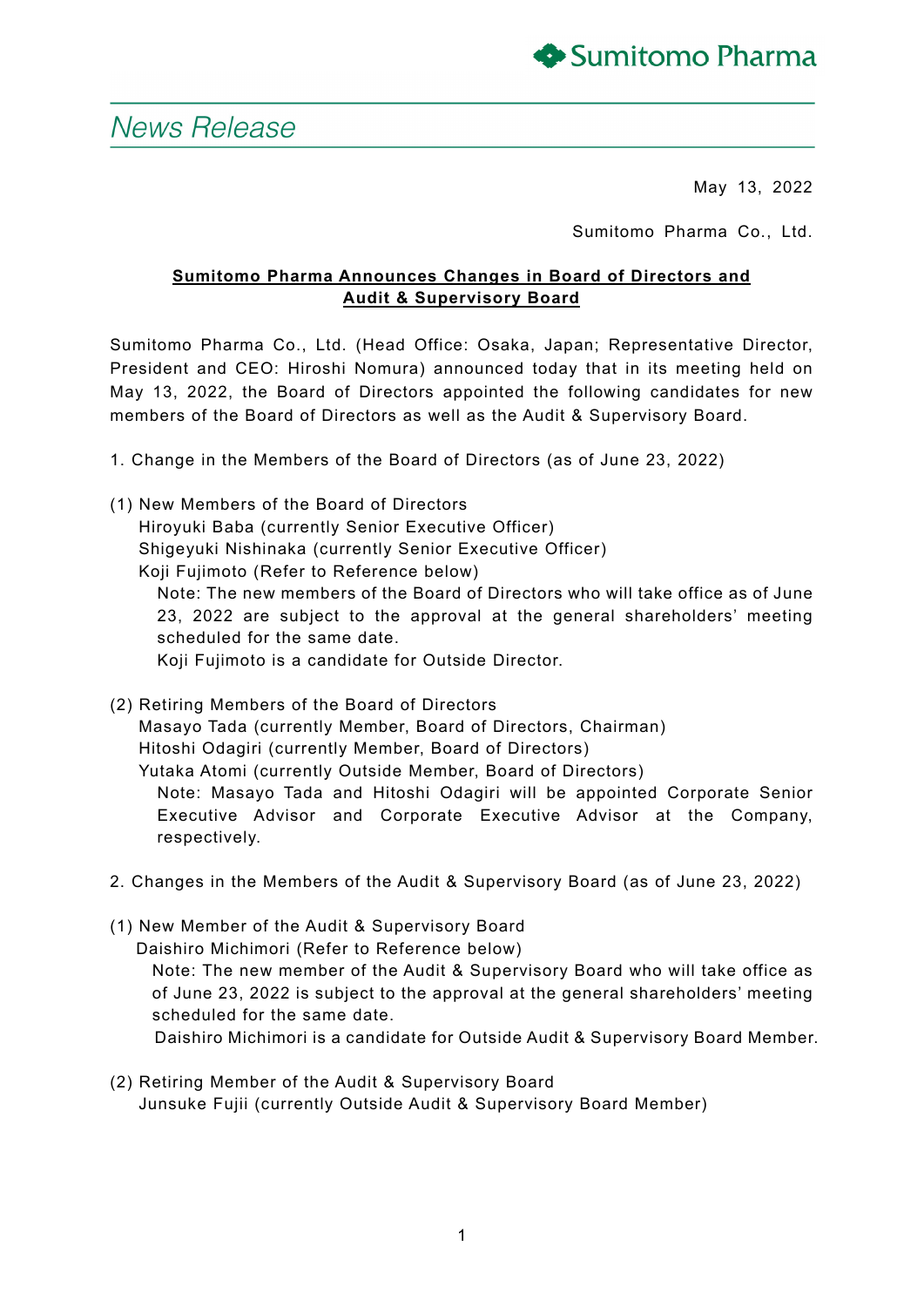### Reference

Brief Personal History of the candidates for new members of the Board of Directors and the Audit & Supervisory Board

1. Brief Personal History of the candidates for new members of the Board of Directors

|                   | (1) Hiroyuki Baba (Mr.) Birthdate: October 14, 1959                                                                                |
|-------------------|------------------------------------------------------------------------------------------------------------------------------------|
| April 1982        | Joined Sumitomo Chemical Co., Ltd.                                                                                                 |
| <b>April 2013</b> | Executive Vice President, Sunovion Pharmaceuticals Inc.                                                                            |
| April 2014        | Joined Sumitomo Pharma Co., Ltd.                                                                                                   |
| April 2014        | <b>Executive Officer</b>                                                                                                           |
| <b>April 2019</b> | Senior Executive Officer (to the present)                                                                                          |
|                   | (2) Shigeyuki Nishinaka (Mr.) Birthdate: November 17, 1964                                                                         |
| <b>April 1989</b> | Joined NKK Corporation (currently JFE Holdings, Inc.)                                                                              |
| October 1994      | Joined the former Sumitomo Pharmaceuticals Co., Ltd.                                                                               |
| August 2001       | Joined Daiichi Pharmaceutical Co., Ltd. (currently Daiichi Sankyo<br>Co., Ltd.)                                                    |
| February 2009     | Joined Sumitomo Pharma Co., Ltd.                                                                                                   |
| January 2014      | Senior Director, Global Oncology Office                                                                                            |
| April 2017        | <b>Executive Officer</b>                                                                                                           |
| April 2020        | Senior Executive Officer (to the present)                                                                                          |
|                   |                                                                                                                                    |
|                   |                                                                                                                                    |
|                   | (3) Koji Fujimoto (Mr.) Birthdate: May 1, 1963                                                                                     |
| April 1987        | Joined the Ministry of International Trade and Industry (MITI)                                                                     |
| <b>July 2003</b>  | (currently the Ministry of Economy, Trade and Industry (METI))<br>Director, Medical and Assistive Device Industries Office of METI |
| <b>July 2008</b>  | Director, Service Industries Division of METI (Director,                                                                           |
|                   | Healthcare Industries Division after organizational revision in July                                                               |
|                   | 2011)                                                                                                                              |
| <b>July 2012</b>  | Counsellor, Cabinet Secretariat (Office of Healthcare Policy, etc.)                                                                |
| <b>July 2015</b>  | Councillor, Cabinet Secretariat (Assistant Director, Office of                                                                     |
|                   | <b>Healthcare Policy)</b>                                                                                                          |
| August 2019       | Specially Appointed Professor, Tokyo Medical and Dental<br>University (to the present)                                             |
| August 2019       | Senior URA, Research University Promotion Organization, Tokyo                                                                      |
|                   | Medical and Dental University (to the present)                                                                                     |
| August 2019       | Deputy Director, Research Center for Industry Alliances, Tokyo                                                                     |
|                   | Medical and Dental University (to the present)                                                                                     |

- 2. Brief Personal History of the candidate for new member of the Audit & Supervisory Board
- (1) Daishiro Michimori (Mr.) Birthdate: September 29, 1956